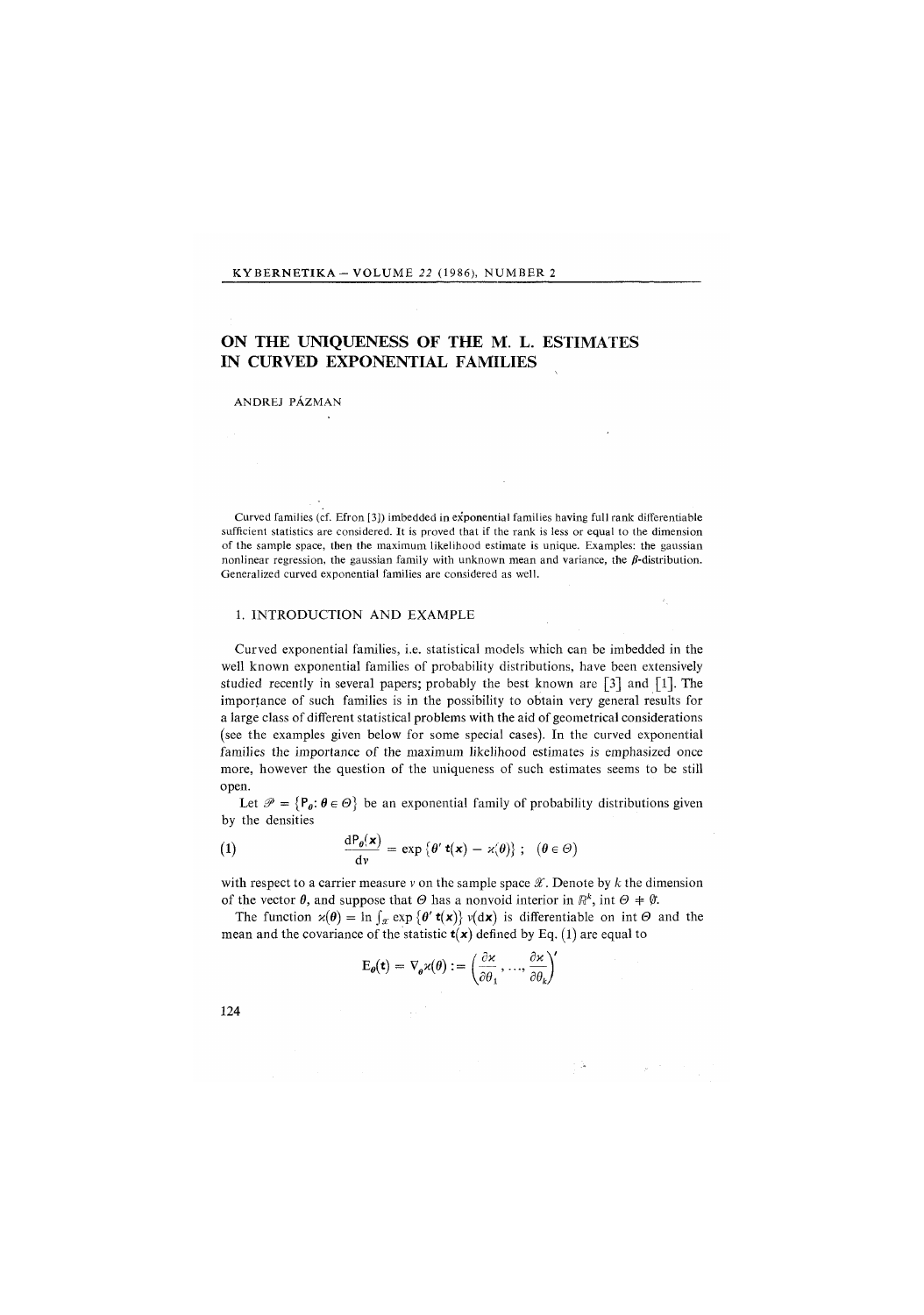$$
\mathbf{D}_{\theta}(\mathbf{t}) = \nabla_{\theta} \nabla'_{\theta} \varkappa(\theta) := \left\{ \frac{\partial^2 \varkappa}{\partial \theta, \partial \theta} \right\}_{\theta \in \mathbb{R}}
$$

(cf. [2], Chapter 8). In the case that  $D_{\theta}(t)$  is nonsingular, from  $\nabla_{\theta}E_{\theta}(t') = D_{\theta}(t')$ we obtain by the inverse function theorem that the mapping  $\theta \mapsto E_{\theta}(\tau)$  is one-to--one on int  $\Theta$ .

Let *I* be an open subset of  $R^m$  (with  $m < k$ ) and let  $\eta : \gamma \in \Gamma \mapsto \eta(\gamma) \in \text{int } \Theta$  be a mapping with continuous second order derivatives  $\partial^2 \eta / \partial y_i / \partial y_j$  and with linearly independent vectors of first order derivatives  $\partial \eta / \partial y_1, \ldots, \partial \eta / \partial y_m$ . The family

$$
\{P_{\eta(\gamma)}\colon \gamma \in \Gamma\}
$$

is called a curved exponential family of dimension *m* (cf. [3] and [1]).

The log-likelihood function of the family (2) is equal to

$$
l_{\gamma}(\mathbf{t}) := \eta'(\gamma) \mathbf{t} - \varkappa[\eta(\gamma)].
$$

Given the data point  $x \in \mathcal{X}$ , the M. L. estimate (if it exists) is defined by

$$
\hat{\gamma} := \hat{\gamma}(\mathbf{x}) := \operatorname{Arg} \max_{\mathbf{y} \in \Gamma} l_{\gamma}[\mathbf{t}(\mathbf{x})],
$$

and it is a solution of the normal equations:

(3) 
$$
0 = \frac{\partial l_r[\mathbf{t}(\mathbf{x})]}{\partial \gamma_i} = [\mathbf{t}(\mathbf{x}) - \boldsymbol{\beta}(\gamma)]' \frac{\partial \boldsymbol{\eta}(\gamma)}{\partial \gamma_i}; \quad (i = 1, ..., m)
$$

where we denoted  $\beta(\gamma) := \mathbb{E}_{\boldsymbol{\eta}(\gamma)}(\mathbf{t})$ .

Let

(4) 
$$
\{\{P_{\eta^{i}(\gamma)} : \gamma \in \Gamma_{i}\} ; (i \in J)\}
$$

be a finite or countable set of curved exponential families of (generally different) dimensions  $m(i)$ ;  $(i \in J)$  which are imbedded in the same exponential family  $\mathscr{P}$ . The union of these families will be called the generalized curved exponential family (briefly: GCEF).

That means, it is the family

$$
\mathscr{P}_{\mathscr{E}} = \big\{ \mathsf{P}_{\pmb{\theta}} \colon \mathsf{P}_{\pmb{\theta}} \in \mathscr{P}, \, \pmb{\theta} \in \mathscr{E} \big\}
$$
 where

$$
\mathscr{E} = \bigcup_{i \in J} \mathscr{E}_i
$$

and where  $\mathcal{E}_i = \{\boldsymbol{\eta}^i(\gamma^i): \gamma^i \in \Gamma_i\}$ ;  $(i \in J)$ . The M. L. estimate in this family is

(6) 
$$
\hat{\theta} = \hat{\theta}(\mathbf{x}) = \text{Arg} \max_{\theta \in \mathscr{E}} \left[ \theta' \mathbf{t}(\mathbf{x}) - \varkappa(\theta) \right].
$$

In contrast to the family (2), in a GCEF we can ensure the existence of the M. L. estimate, e.g. by supposing that  $\mathscr E$  is compact (i.e. closed and bounded). Examples of compact sets given by Eq.  $(5)$  are: finite or bounded countable subsets of int  $\Theta$ , closed intervals, closed spheres contained in int *0,* etc.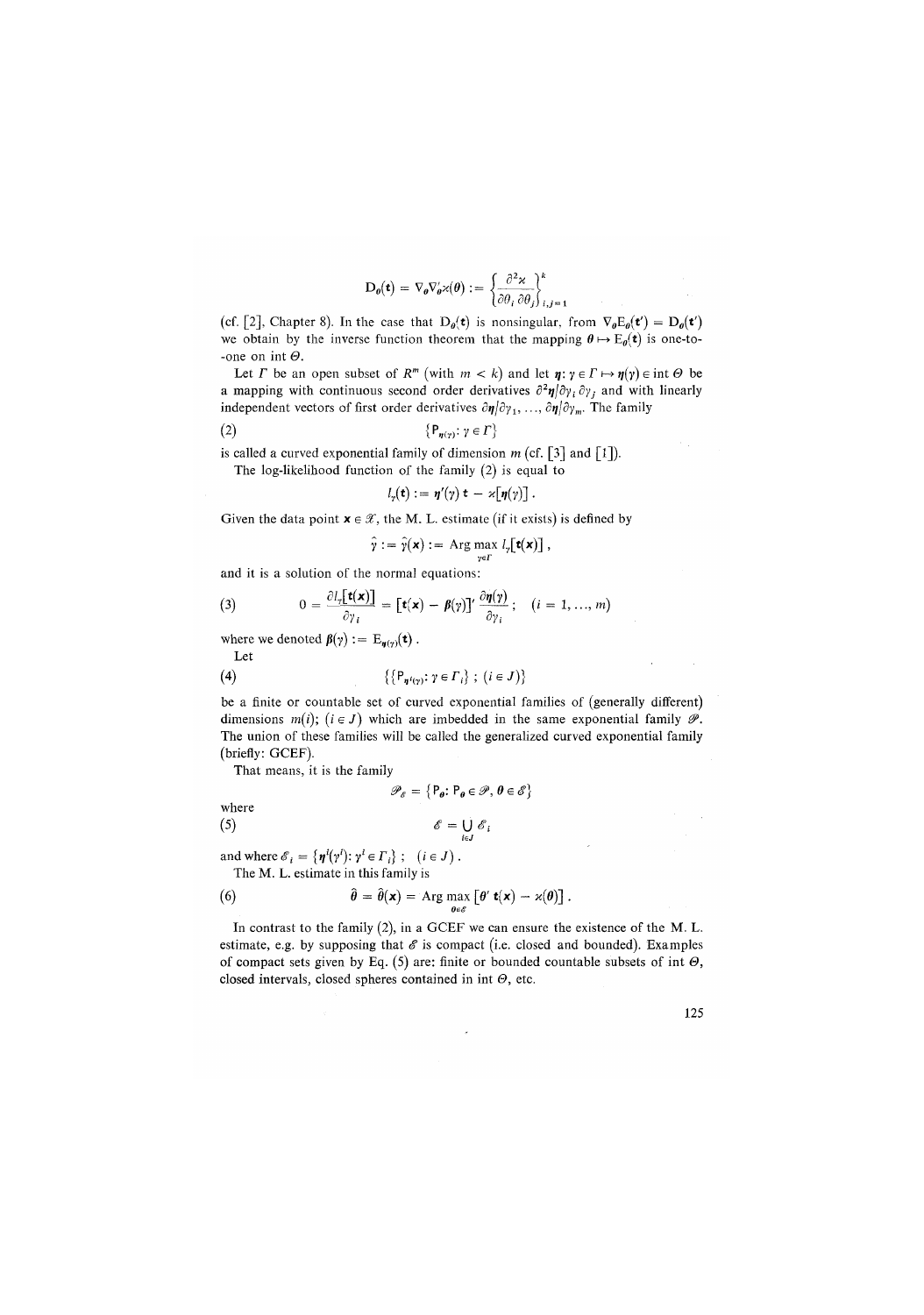**Example 1.** Take  $\mathcal{X} = \{x_0, x_1, x_2\}$  and let  $\mathcal{P}$  be the set of all strictly positive probability measures on  $\mathscr X$ .  $\mathscr P$  is an exponential family, which can be verified by setting

$$
v(x_j) = 1,
$$
  
\n
$$
\theta_i = \ln \left[ P_{\theta}(x_i) / P_{\theta}(x_0) \right],
$$
  
\n
$$
t_i(x_j) = \delta_{ij}; \quad (i = 1, 2, j = 0, 1, 2),
$$
  
\n
$$
\varkappa(\theta) = \ln \left[ 1 + e^{\theta_1} + e^{\theta_2} \right],
$$
  
\n
$$
\Theta = \mathbb{R}^2
$$

into Eq. (1). Obviously,  $dP_{\theta}(x_j)/dv = P_{\theta}(x_j)$  and  $E_{\theta}(t_i) = P_{\theta}(x_i)$ .

Consider the curve

$$
\beta\colon \gamma\in(0,\frac{1}{2})\mapsto\left(\frac{1}{\gamma}\right).
$$

If the data point is equal to  $x_1$ , then every  $\gamma \in (0, \frac{1}{2})$  is a M. L. estimate. Indeed, we have

 $l_{\gamma}[\mathbf{t}(x_1)] = \ln P_{\gamma(\gamma)}(x_1) = \ln \beta_1(\gamma) = \ln (\frac{1}{2}) \geq \ln [\mathbf{t}(x_i)]$ ; (j \net 1).

Hence

$$
P_{\eta(\gamma)}\{x: \hat{\gamma}(x) \text{ is not unique}\}\geq P_{\eta(\gamma)}(x_1)=\frac{1}{2}.
$$

**Example 2.** (The nonlinear regression.) Take in Eq. (1):  $\mathcal{X} = \mathbb{R}^N$ ,  $\Theta = \mathbb{R}^N$ ,  $\mathbf{t}(\mathbf{x}) =$  $= K^{-1}x$ , where K is a positive definite  $N \times N$  matrix,  $v(d\mathbf{x}) = (2\pi)^{-N/2} \det^{-1/2} (\mathbf{K}) \times$  $\times$  exp  $\{(-\frac{1}{2}) \mathbf{x}' \mathbf{K}^{-1} \mathbf{x}\}$   $\lambda(\mathrm{d}\mathbf{x})$ ,  $\varkappa(\theta) = (\frac{1}{2}) \theta' \mathbf{K}^{-1} \theta$ . Then the curved family given by Eq. (2) has the density

$$
\frac{d\mathbf{P}_{\mathbf{y}(\gamma)}(\mathbf{x})}{d\lambda} = \frac{1}{(2\pi)^{N/2} \det^{1/2} \mathbf{K}} \exp \left\{-\frac{1}{2}(\mathbf{x} - \mathbf{\eta}(\gamma))' \mathbf{K}^{-1}(\mathbf{x} - \mathbf{\eta}(\gamma))\right\}
$$

with respect to the Lebesgue measure  $\lambda$ . The M. L. estimate coincides here with the least-squares estimate

$$
\widehat{\gamma} = \operatorname{Arg} \min_{\gamma} (\mathbf{x} - \eta(\gamma))' \mathbf{K}^{-1}(\mathbf{x} - \eta(\gamma)).
$$

The uniqueness of this estimate (with probability one) has been proved by the author in [5].

In this paper we shall prove that the M. L. estimate in a GCEF is unique with probability one, provided that the embedding family  $\mathscr P$  has the properties:

A)  $\mathscr{X}$  is an open subset on  $\mathbb{R}^N$ ,  $N \geq k$ .

B) The statistic  $\mathbf{t}: \mathcal{X} \mapsto \mathbb{R}^k$  defined by Eq. (1) has continuous first order derivatives and the rank of the matrix  $\nabla'_x \mathbf{t}(\mathbf{x})$  (with entries  $\partial t_i(\mathbf{x})/\partial x_i$ ,  $(i = 1, ..., k, j = 1, ..., N)$ ) is equal to *k.* 

C) The family  $\mathscr P$  is dominated by the Lebesgue measure  $\lambda$  (i.e. we can suppose that  $v \ll \lambda$ ).

 $\langle \widetilde{\Phi}^{\mu\nu} \rangle_{\mu\nu} = -\frac{1}{2} \int_{\partial \Omega} \Phi_{\mu\nu} \Psi_{\nu\nu} \, d\mu$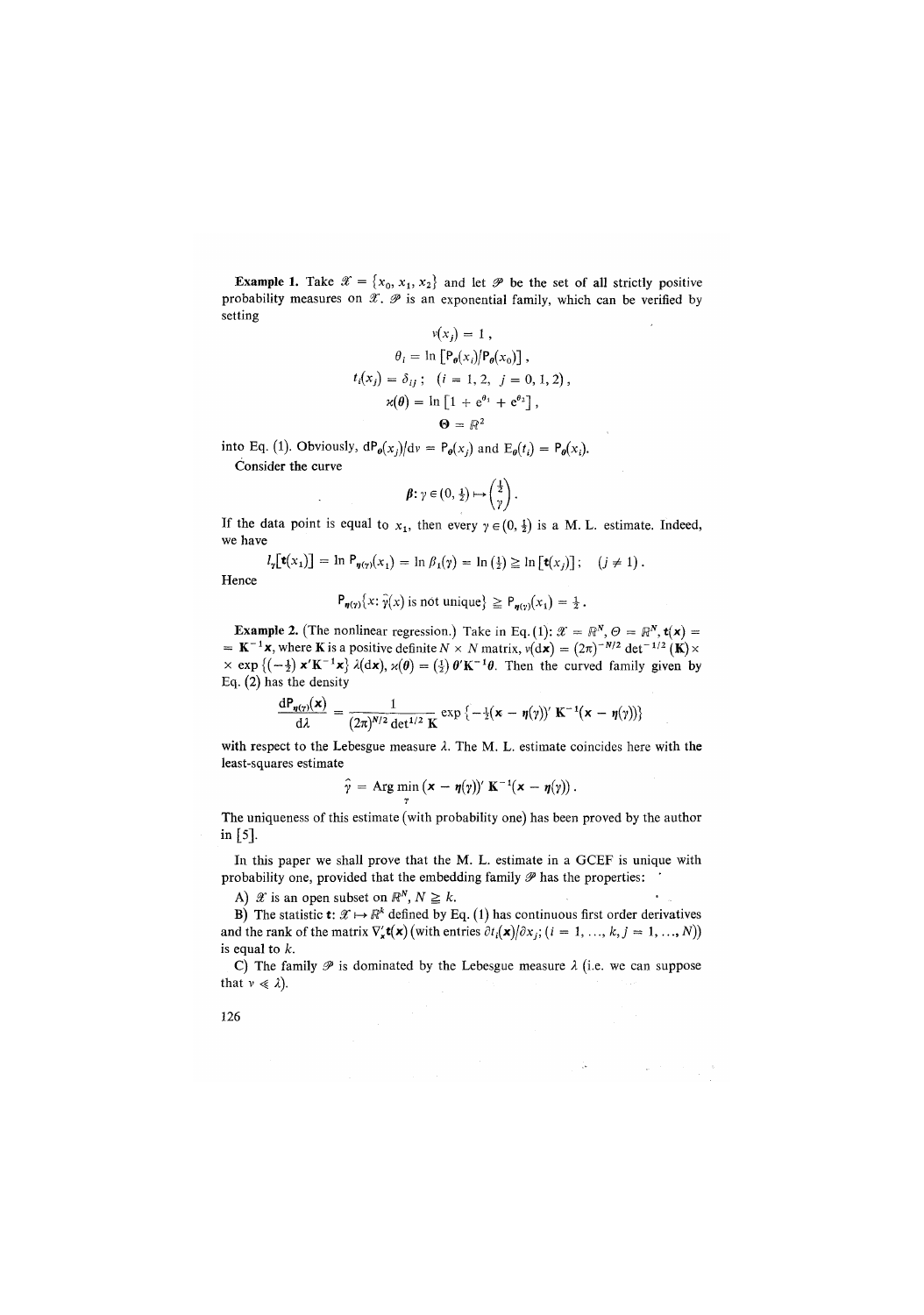We note that B) implies that  $t_1(\mathbf{x}) - \mathbb{E}_{\theta}[t_1(\mathbf{x})], \ldots, t_k(\mathbf{x}) - \mathbb{E}_{\theta}[t_k(\mathbf{x})]$  are linearly independent functions on  $\mathscr{X}$ , hence  $D_{\theta}(\mathbf{t})$  is a nonsingular matrix.

The family in Example 2 has the properties  $A$ ) $-C$ ). Other examples are

**Example 3.** (The gaussian family with unknown mean and variance.) Take  $\mathcal{X} =$  $= R^N, N \geq 2, \Theta = (-\infty, \infty) \times (-\infty, 0),$ 

$$
\mathbf{t}(\mathbf{x}) = \big(\sum_{i=1}^N x_i, \sum_{i=1}^N x_i^2\big), \quad \nu(\mathrm{d}\mathbf{x}) = (2\pi)^{-N/2} \lambda(\mathrm{d}\mathbf{x}),
$$

 $x(\theta_1, \theta_2) = -(N/2) \ln(-2\theta_2) + N(\theta_1^2/2\theta_2)$ . Then the density (1), but with respect to *X,* is equal to  $\frac{1}{2}$ 

$$
\prod_{i=1}^N \frac{1}{\sqrt{(2\pi)} \sigma} e^{-\frac{(x_i - \mu)}{2\sigma^2}}
$$

i.e.  $\theta_1 = \mu/\sigma^2$ ,  $\theta_2 = -1/(2\sigma^2)$ . Evidently

$$
[\nabla_{\mathbf{x}} \mathbf{t}'(\mathbf{x})]' = \begin{pmatrix} 1, & \dots, 1 \\ 2x_1, & \dots, 2x_N \end{pmatrix}.
$$

Hence rank  $[\nabla_x \mathbf{t}'(\mathbf{x})] = k = 2$  if we modify  $\mathscr X$  taking for  $\mathscr X$  the set  $\mathbb{R}^N - {\mathbf{x} \in \mathbb{R}^N}$ ,  $\exists x_i = x_j$  which is evidently open, and has probability one for every  $P \in \mathcal{P}$ .

**Example 4.** (The beta-distribution.) Take  $N \ge 2$ ,  $\mathscr{X} = {\mathbf{x} : \mathbf{x} \in (0, 1)^N, x_i \neq x_j;$  $(i \neq j)$ ,  $\Theta = (-1, \infty) \times (-1, \infty)$ ,  $\mathbf{t}(\mathbf{x}) = (\sum_{i=1}^{\infty} \ln x_i, \sum_{i=1}^{\infty} \ln (1 - x_i))$ ,  $v(\mathbf{dx}) = \lambda(\mathbf{dx})$ ,<br>  $\varkappa(\theta_1, \theta_2) = N\{\ln \Gamma(\theta_1 + 1) + \ln \Gamma(\theta_2 + 1) - \ln \Gamma(\theta_1 + \theta_2 + 2)\}$ , where  $\Gamma(\ )$  is the gamma function. Then the density (l) corresponds to the product of beta-densities

$$
\prod_{i=1}^N \frac{\Gamma(\mu_1 + \mu_2)}{\Gamma(\mu_1)\,\Gamma(\mu_2)}\,x_i^{\mu_1 - 1}\,(1 - x_1)^{\mu_2 - 1}
$$

 $(\mu_1 = \theta_1 + 1, \mu_2 = \theta_2 + 1)$ . Obviously,

$$
[\nabla_{\mathbf{x}} \mathbf{t}'(\mathbf{x})]' = \begin{pmatrix} 1/x_1, & \dots, & 1/x_N \\ -1/(1-x_1), & \dots, & -1/(1-x_N) \end{pmatrix},
$$

and rank  $[\nabla_{\mathbf{x}} \mathbf{t}'(\mathbf{x})] = 2$  on  $\mathcal{X}$ .

## 2. THE UNIQUENESS

Let us denote

$$
\mathscr{T} := \{ \mathbf{t}(\mathbf{x}) : \mathbf{x} \in \mathscr{X} \}.
$$

**Proposition 1.** Under the assumptions A) and B) the set  $\mathcal{T}$  is an open subset of *R<sup>k</sup>* and

$$
F \subset \mathscr{T}, \quad \lambda(F) = 0 \Rightarrow \lambda \lceil \mathbf{t}^{-1}(F) \rceil = 0.
$$

The proof follows from Proposition A 3.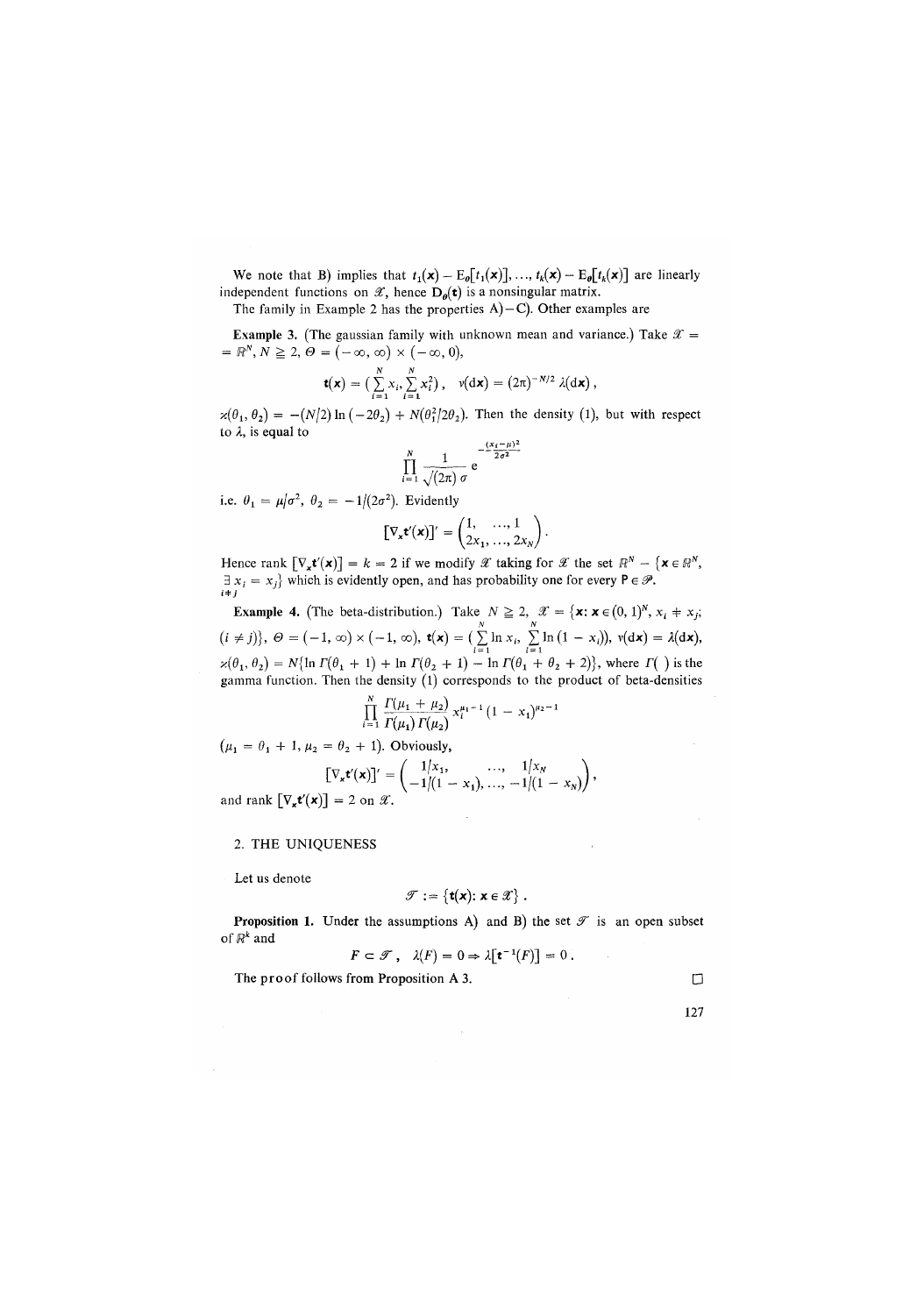Denote by P\* the measure induced from the measure P by the mapping **t.** 

**Corollary.** Under the assumptions  $A$ ) – C) we have

 $P^t \ll \lambda$ 

for every  $P \in \mathscr{P}$ .

Denote the vector of first order derivatives and the matrix of second order derivatives of the log-likelihood function  $l_{\gamma}(\mathbf{t})$  by  $\nabla_{\gamma}l_{\gamma}(\mathbf{t})$ , resp. by  $\nabla_{\gamma} \nabla_{\gamma}l_{\gamma}(\mathbf{t})$ . If  $\theta \in \mathscr{E}$ , i.e.  $\theta \in \mathscr{E}_i$  for some *i*, then by  $l_{\gamma}(\mathbf{t})|_{\theta}$  resp. by  $\nabla_{\gamma} l_{\gamma}(\mathbf{t})|_{\theta}$  we denote the log-likelihood function at  $\theta = \eta'(y')$ ,  $y' = y$ , resp. the vector of the first order derivatives with respect to  $\gamma_1^i$ , ...,  $\gamma_{m(i)}^i$  (i.e. we omit the superscript *i*).

**Proposition 2**. Under the assumption A) and B) we have that

$$
\lambda\{\mathbf{t}: \mathbf{t} \in \mathscr{T}, \quad \frac{\exists \nabla_y l_y(\mathbf{t})}{\theta \in \mathscr{E}}\big|_{\theta} = 0, \quad \det\big[\nabla_y \nabla'_y l_y(\mathbf{t})\big]_{\theta} = 0\} = 0.
$$

Proof. From the second equality in Eq. (3) we obtain

(7) 
$$
\det \left[ \nabla_{\mathbf{y}} \nabla'_{\mathbf{y}} l_{\mathbf{y}}(\mathbf{t}) \right] = \\ = \det \left[ \left\{ (\mathbf{t} - \beta(\mathbf{y}))' \frac{\partial^2 \eta(\mathbf{y})}{\partial \mathbf{y}_i \partial \mathbf{y}_j} - \frac{\partial \beta'(\mathbf{y})}{\partial \mathbf{y}_i} \frac{\delta \eta(\mathbf{y})}{\partial \mathbf{y}_j} \right\}_{i,j=1}^m \right].
$$

Denote

$$
\mathscr{L}_{\gamma} := \left\{ \{ \mathbf{z} : \mathbf{z} \in \mathbb{R}^{k} , \quad \mathbf{z}' \frac{\partial \eta(\gamma)}{\partial \gamma_{i}} = 0 \; ; \; \left( i = 1, ..., m \right) \right\}.
$$

Any orthonormal basis  $w_1(y), ..., w_{k-m}(y)$  of  $\mathcal{L}_\gamma$  is defined by the equations

$$
\mathbf{w}'_i(\gamma) \frac{\partial \boldsymbol{\eta}(\gamma)}{\partial \gamma_j} = 0,
$$
  

$$
\mathbf{w}'_i(\gamma) \mathbf{w}_i(\gamma) = \delta_{ii} ; (i, l = 1, ..., k - m, j = 1, ..., m).
$$

Let  $U_1, \ldots, U_s$  be the subsets of  $\Gamma$  such that on each  $U_i$  a fixed  $m \times m$  submatrix of  $\nabla_{\gamma} \eta'(\gamma)$  is nonsingular. Evidently, the vectors  $w_1(\gamma), ..., w_{k-m}(\gamma)$  can be chosen as differentiable functions of  $\gamma$  on each  $U_i$ . By differentiation with respect to  $\gamma_i$  we obtain

(8) 
$$
\mathbf{w}'_i(\gamma) \frac{\partial^2 \mathbf{\eta}(\gamma)}{\partial \gamma_i \partial \gamma_j} = -\frac{\partial \mathbf{w}'_i(\gamma)}{\partial \gamma_i} \frac{\partial \mathbf{\eta}(\gamma)}{\partial \gamma_j}
$$

Take  $t \in \mathcal{T}$ ,  $\gamma \in \Gamma$  so that

$$
[\mathbf{t} - \beta(\gamma)]' \partial \eta(\gamma) / \partial \gamma_j = 0; \quad (j = 1, ..., m).
$$

Then

$$
\mathbf{t} - \boldsymbol{\beta}(\gamma) = \sum_{l=1}^{k-m} c_l \mathbf{w}_l(\gamma) \quad \text{for some } c_i.
$$

Fix  $c_1, \ldots, c_{k-m}$  and define  $\mathbf{t}(\tilde{\gamma})$  by

$$
\mathbf{t}(\tilde{\gamma}) := \sum_{\mathbf{i}} c_{\mathbf{i}} \mathbf{w}_{\mathbf{i}}(\tilde{\gamma}) + \beta(\tilde{\gamma}).
$$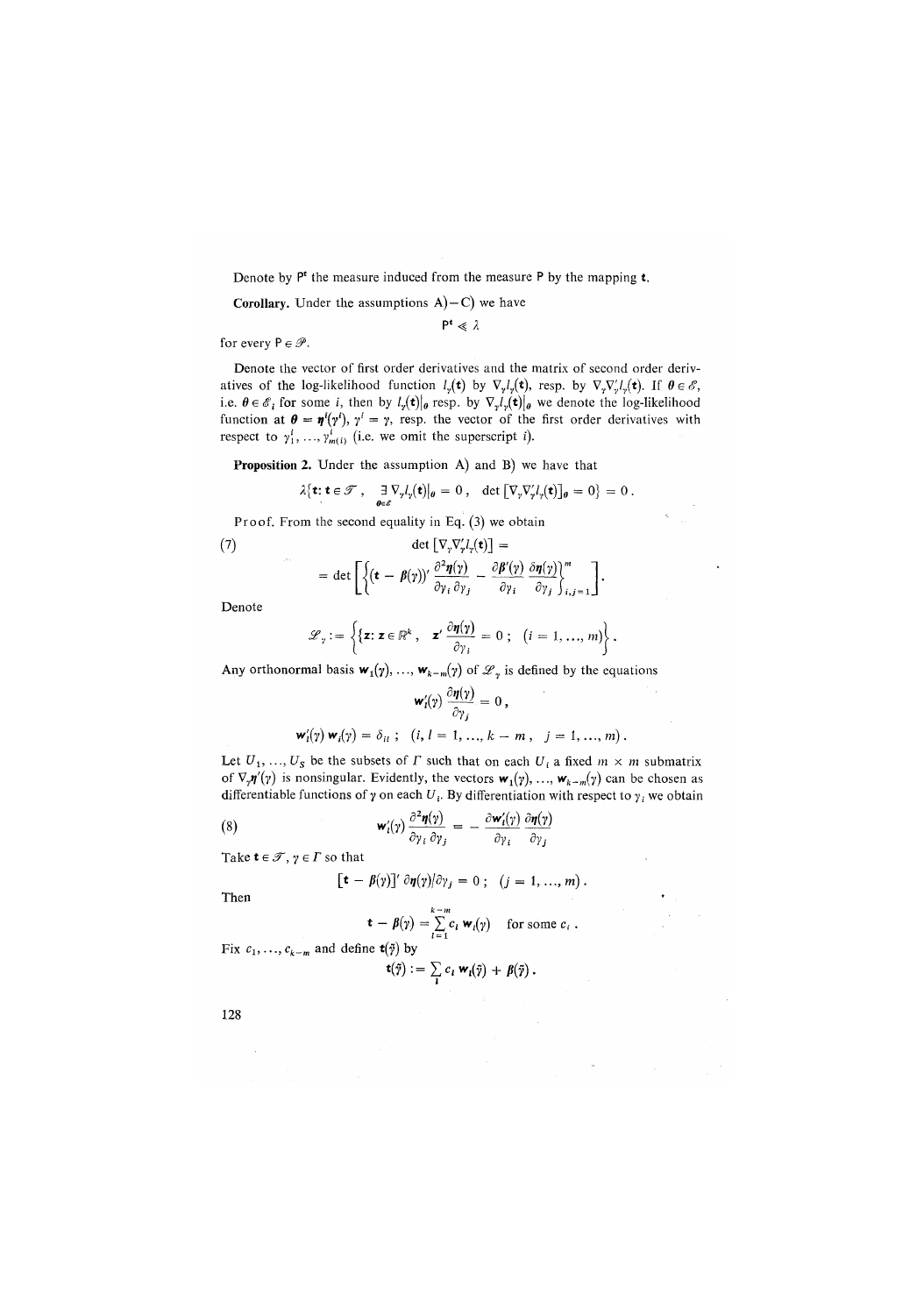For  $\|\tilde{\gamma} - \gamma\|$  sufficiently small, we have  $\mathbf{t}(\tilde{\gamma}) \in \mathcal{T}$ . From Eq. (8) we obtain:

$$
\left[\mathbf{t}(\tilde{\mathbf{y}}) - \boldsymbol{\beta}(\tilde{\mathbf{y}})\right]'\frac{\partial^2 \boldsymbol{\eta}(\tilde{\mathbf{y}})}{\partial \gamma_i \partial \gamma_j} = -\sum_i c_i \frac{\partial \mathbf{w}_i(\tilde{\mathbf{y}})}{\partial \gamma_i} \frac{\partial \boldsymbol{\eta}(\tilde{\mathbf{y}})}{\partial \gamma_j}
$$

hence from (7) it follows that

$$
\det \left[ \nabla_{\gamma} \nabla'_{\gamma} l_{\gamma}(\mathbf{t}) \right] =
$$
  
= det 
$$
\left[ \left\{ \left( -\sum_{i=1}^{k-m} c_i \frac{\partial \mathbf{w}'_i(\gamma)}{\partial \gamma_i} - \frac{\partial \beta'(\gamma)}{\partial \gamma_i} \right) \frac{\partial \eta(\gamma)}{\partial \gamma_j} \right\}_{i,j=1}^m \right].
$$

Denote

$$
\mathbf{W} := (\mathbf{w}_1(\gamma), ..., \mathbf{w}_{k-m}(\gamma)),
$$
  
\n
$$
\mathbf{D} := \nabla_{\gamma} \mathbf{\eta}'(\gamma),
$$
  
\n
$$
\mathbf{G} := \nabla_{\gamma} \left[ \sum_{i} c_i \mathbf{w}'_i(\gamma) + \beta'(\gamma) \right].
$$

We have

$$
\det \begin{bmatrix} \nabla_{\gamma} \nabla'_{\gamma} l_{\gamma}(\mathbf{t}) \end{bmatrix} = \det \begin{pmatrix} -\mathbf{G} \mathbf{D}' \\ \nabla' \mathbf{D}'_{\gamma} & -\mathbf{G} \mathbf{W} \\ \nabla' \mathbf{D}'_{\gamma} & \mathbf{W}' \mathbf{W} \end{pmatrix}
$$

$$
= \det \begin{pmatrix} -\mathbf{G} \\ \nabla \mathbf{W}' \end{pmatrix} (\mathbf{D}', \mathbf{W})
$$

since  $W'W = I$ ,  $W'D' = 0$ . Since the matrix  $(D', W)$  has a full rank, we have that, under the assumption  $\nabla_{\gamma} l_{\gamma}(\mathbf{t}) = 0$ ,

$$
\det \left[ \nabla_{\gamma} \nabla'_{\gamma} l_{\gamma}(\mathbf{t}) \right] = 0 \Leftrightarrow \det \left( -\mathbf{G}', \mathbf{W} \right) = 0 \, .
$$

Consider the mappings

$$
h_i\colon (\gamma_1,\ldots,\gamma_m,\,c_1,\ldots,\,c_{k-m})\in U_i\times\mathbb{R}^{k-m}\mapsto\sum_{l=1}^{k-m}c_l\,\mathbf{w}_l(\gamma)\,+\,\beta(\gamma)\;.
$$

We have  $\mathcal{T} \subset \bigcup_{k=1}^{S} h_k(U_i \times \mathbb{R}^{k-m})$ , since to every  $\mathbf{t} \in \mathcal{T}$  there are  $\gamma \in \Gamma$ ,  $i \in \{1, ..., S\}$ and  $\mathbf{c} \in \mathbb{R}^{k-m}$  such that  $\mathbf{t} = \sum c_i \mathbf{w}_i(\gamma) + \beta(\gamma)$ . The set  $h_i^{-1}(\mathcal{F})$  is open since  $\mathcal F$  is open and  $h_i$  is continuous. Denote by  $\tilde{h}_i$ ;  $h_i^{-1}(\mathcal{F}) \mapsto \mathcal F$  the restriction of  $h_i$  to the set  $h_i^{-1}(\mathscr{T})$ . We have

$$
\nabla_{(\gamma,\mathbf{c})} \tilde{h}_i(\gamma,\mathbf{c}) = \nabla_{(\gamma,\mathbf{c})} h_i(\gamma,\mathbf{c}) = (\mathbf{G}, \mathbf{W}).
$$

Hence det  $[\nabla_{(r,\epsilon)}\tilde{h}(\gamma,\epsilon)] = 0 \Leftrightarrow \det [\nabla_{\gamma}\nabla'_{r}l_{\gamma}(\epsilon)] = 0$ . Thus the needed statement follows from Proposition A 4.  $\Box$ 

Proposition 3. Under the assumptions A) and B) we obtain

$$
\lambda\{\mathbf{x} : \mathbf{x} \in \mathcal{X}, \quad \exists \nabla_y l_y[\mathbf{t}(\mathbf{x})] | \tilde{\mathbf{p}} = 0, \quad \nabla_y l_y[\mathbf{t}(\mathbf{x})]_{\tilde{\mathbf{p}}} = 0, \n l_y[\mathbf{t}(\mathbf{x})]_{\tilde{\mathbf{p}}} = l_y[\mathbf{t}(\mathbf{x})]_{\tilde{\mathbf{p}}} = 0.
$$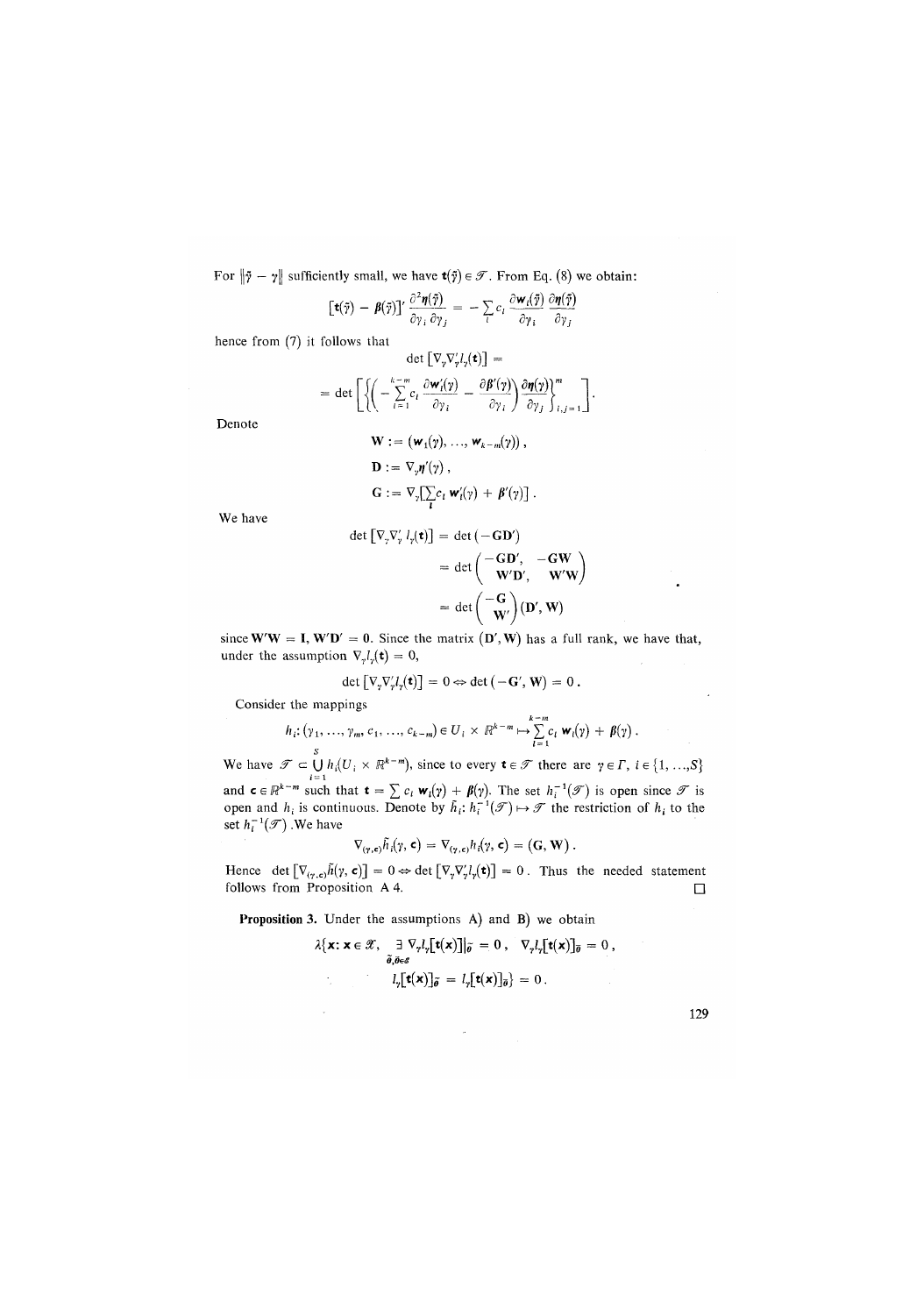**Proof**. Denote

$$
\mathscr{G} := \{ \mathbf{t} : \mathbf{t} \in \mathscr{T}, \quad \exists \nabla_{\gamma} l_{\gamma}(\mathbf{t}) |_{\theta} = 0, \quad \det \left[ \nabla_{\gamma} \nabla'_{\gamma} l_{\gamma}(\mathbf{t}) \right]_{\theta} = 0 \}.
$$

Further denote

$$
\Gamma_{rs} := \{(\tilde{\gamma}, \tilde{\gamma}); \tilde{\gamma} \in \Gamma_r, \tilde{\gamma} \in \Gamma_s, \eta^r(\tilde{\gamma}) + \eta^s(\tilde{\gamma})\}.
$$

According to Propositions 1 and 2, it is sufficient to prove that for every  $r, s \in J$ 

$$
\lambda\{\mathbf{t}; \mathbf{t} \in \mathscr{T} - \mathscr{G}, \quad \exists \nabla_{\gamma} l_{\gamma}(\mathbf{t}) = 0, \n\langle \tilde{\gamma}, \tilde{\gamma} \rangle e \Gamma_{rs} \n\nabla_{\gamma} l_{\gamma}(\mathbf{t}) = 0, \quad l_{\gamma}(\mathbf{t}) = l_{\gamma}(\mathbf{t}) \} = 0.
$$

Denote by *m, n* the dimensions of *T*<sup>s</sup> and *T*<sup>r</sup> . Define a mapping

$$
\varrho\colon\varGamma_{rs}\times(\mathscr{T}-\mathscr{G})\mapsto\mathbb{R}^{m+n+k}
$$

by

$$
\varrho(\tilde{\gamma},\bar{\gamma},\mathbf{t}) := \left(\nabla'_{\gamma}l_{\tilde{\gamma}}(\mathbf{t}),\nabla_{\gamma}l_{\tilde{\gamma}}(\mathbf{t}),\,l_{\tilde{\gamma}}(\mathbf{t}) - l_{\tilde{\gamma}}(\mathbf{t}),\,\mathbf{t}^{(i)}\right)
$$

where  $\mathbf{t}^{(i)} := (t_1, ..., t_{i-1}, t_{i+1}, ..., t_k)$  and where *i* is choosen so that  $\{\boldsymbol{\eta}^r(\tilde{\boldsymbol{\eta}})\}_i$  +  $\{ \eta^s(\bar{y}) \}_i$  (There is such a subscript *i* since  $\eta^r(\tilde{y}) + \eta^s(\tilde{y})$ ).

The Jacobian of  $\varrho$  is

$$
\nabla_{(\widetilde{\pmb{\gamma}},\widetilde{\pmb{\gamma}},\mathbf{t})} \varrho(\widetilde{\pmb{\gamma}},\widetilde{\pmb{\gamma}},\mathbf{t}) = \begin{pmatrix} \nabla_{\gamma} \nabla'_{\gamma} l_{\widetilde{\pmb{\gamma}}}(\mathbf{t}), & \mathbf{0} & , & \nabla_{\gamma} l_{\widetilde{\pmb{\gamma}}}(\mathbf{t}) & , & \mathbf{0} \\ \mathbf{0} & , & \nabla_{\gamma} \nabla'_{\gamma} l_{\widetilde{\pmb{\gamma}}}(\mathbf{t}), & -\nabla_{\gamma} l_{\widetilde{\pmb{\gamma}}}(\mathbf{t}) & , & \mathbf{0} \\ \nabla_{\Gamma} \nabla'_{\gamma} l_{\widetilde{\pmb{\gamma}}}(\mathbf{t}), & \nabla_{\Gamma} \nabla'_{\gamma} l_{\widetilde{\pmb{\gamma}}}(\mathbf{t}), & & \pmb{\eta}^*(\widetilde{\pmb{\gamma}}) - \pmb{\eta}^*(\widetilde{\pmb{\gamma}}), & \mathbf{I}(i) \end{pmatrix}
$$

where  $I(i)$  is the  $k \times (k-1)$  matrix obtained from the identity matrix by removing the ith column.

On the set

$$
Z := \{(\tilde{\gamma}, \tilde{\gamma}, \mathbf{t}); \varrho(\tilde{\gamma}, \tilde{\gamma}, \mathbf{t}) = (\mathbf{0}, \mathbf{0}, \mathbf{0}, \mathbf{t}^{(i)}), \mathbf{t} \in \mathscr{T} - \mathscr{G}\}
$$

we have  $\overline{a}$  ,  $\overline{b}$  ,  $\overline{c}$  ,  $\overline{a}$  ,  $\overline{a}$ 

 $\cdot$ 

$$
\det\left[V_{\gamma,\gamma,\ell}(\gamma,\gamma,\tau)\right] =
$$
\n
$$
= \det\left[V_{\gamma}\nabla'_{\gamma}l_{\gamma}(\tau)\right] \det\left[V_{\gamma}\nabla'_{\gamma}l_{\gamma}(\tau)\right] \det\left[\eta'(\tilde{\gamma}) - \eta^{s}(\tilde{\gamma}), \mathbf{I}(i)\right] \neq 0
$$

since det  $[\boldsymbol{\eta}^r(\tilde{\boldsymbol{\eta}}) - \boldsymbol{\eta}^s(\tilde{\boldsymbol{\eta}}), \mathbf{I}(i)] = {\{\boldsymbol{\eta}^r(\tilde{\boldsymbol{\eta}})}_i - {\{\boldsymbol{\eta}^s(\tilde{\boldsymbol{\eta}})}_i + 0.$ Thus  $\rho$  is a diffeomorphism on  $Z$ , and

$$
\dim Z = \dim \left\{ \mathbf{y} \in \mathbb{R}^{k+m+n} \colon \mathbf{y} = (0,0,0,\mathbf{t}^{(i)}); \, \mathbf{t} \in \mathcal{T} - \mathcal{G} \right\} \leq k-1 \, .
$$

It follows that

$$
\dim \{\mathbf{t}: \mathbf{t} \in \mathbb{R}^k, \quad \exists \quad (\tilde{\gamma}, \bar{\gamma}, \mathbf{t}) \in Z\} \leq k-1,
$$
  

$$
\widetilde{(\gamma, \bar{\gamma})} \in \Gamma_{rs}
$$

hence

$$
\lambda \{\mathbf{t}: \quad \exists \quad (\tilde{\gamma}, \tilde{\gamma}, \mathbf{t}) \in Z\} = 0 . \qquad \qquad \Box
$$

 $\bar{\mathcal{A}}$ 

 $\label{eq:2.1} \mathcal{L}^{\mathcal{A}}_{\mathcal{A}}(\mathcal{A})=\frac{1}{2}\mathcal{A}^{\mathcal{A}}_{\mathcal{A}}(\mathcal{A})\mathcal{A}^{\mathcal{A}}_{\mathcal{A}}(\mathcal{A})=\frac{1}{2}\mathcal{L}^{\mathcal{A}}_{\mathcal{A}}(\mathcal{A})\mathcal{A}^{\mathcal{A}}_{\mathcal{A}}(\mathcal{A})\mathcal{A}^{\mathcal{A}}_{\mathcal{A}}(\mathcal{A})\mathcal{A}^{\mathcal{A}}_{\mathcal{A}}(\mathcal{A})\mathcal{A}^{\mathcal{A}}_{\mathcal$ 

A direct consequence of Proposition 3 is the following theorem.

**Theorem.** Under the assumptions  $A$ ) - C), for any GCEF imbedded in  $\mathcal{P}$  and for any  $P \in \mathcal{P}$  we have

 $P\{x: \text{the } M. \text{ L. estimate } \hat{\theta}(x) \text{ is not unique} \} = 0.$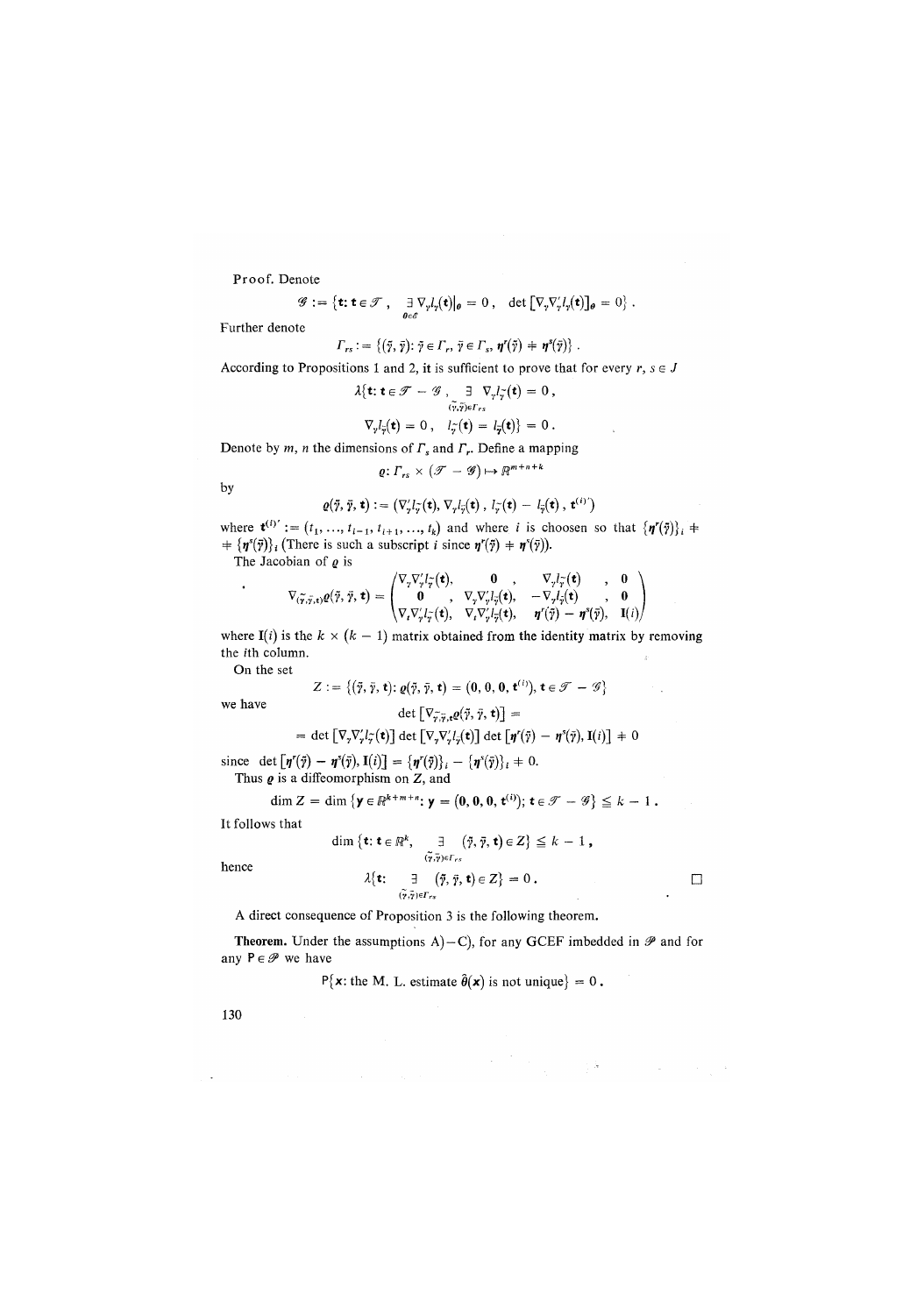APPENDIX

Let

 $\psi: X \mapsto \mathbb{R}^s$ 

be a mapping defined on an open set  $X \subset \mathbb{R}^r$   $(r \geqq s)$ . Suppose that  $\psi$  has continuous first order derivatives (the elements of the  $r \times s$  matrix  $\nabla_x \psi'(\mathbf{x})$ ).

**Proposition A1.** (The inverse function theorem.) If  $r = s$  and det  $[\nabla_x \psi'(\mathbf{x})] \neq 0$ on X, then  $\psi$  is a diffeomorphism (i.e. it is one-to-one and  $\psi^{-1}$ :  $\psi(X) \mapsto \mathbb{R}^r$  is continuously differentiable).

For the proof of 
$$
[4]
$$
 or  $[7]$ .

**Proposition A2.** If  $\psi$  is a diffeomorphism, then

$$
F \subset X \ , \quad \lambda(F) = 0 \Rightarrow \lambda \big[ \psi(F) \big] = 0 \ .
$$

Proof. *E* is either bounded, or it is a countable union of bounded sets. For *E*  bounded we have

$$
\lambda[\psi(F)] = \int_{\psi(F)} \lambda(\mathrm{d}\mathbf{y}) = \int_F \left| \det \left[ \nabla_{\mathbf{x}} \psi'(\mathbf{x}) \right] \right| \lambda(\mathrm{d}\mathbf{x}) = 0 \, . \qquad \Box
$$

**Proposition A3.** If  $r \geq s$  and rank  $[\nabla_x \psi'(\mathbf{x})] = s$  then the set  $\psi(X)$  is an open subset of  $\mathbb{R}^s$ , and  $F \in \mathcal{H}(Y)$ ,  $\mathcal{I}(F) = 0 \rightarrow 2\mathbb{F} \cdot 1(F)$ 

$$
F\in \psi(X), \, \lambda(F)=0 \Rightarrow \lambda[\mathbf{t} \quad (F)] = 0 \, .
$$

Proof. The set X is a finite union of sets  $U_1, \ldots, U_s$  such that on each  $U_i$  a fixed s x s submatrix of  $\nabla_{\mathbf{x}}\psi'(\mathbf{x})$  is nonsingular (i.e. its determinant is nonzero). Denote by  $p: \mathbb{R}^r \mapsto \mathbb{R}^s$  and by  $q: \mathbb{R}^r \mapsto \mathbb{R}^{r-s}$  the projections  $p(x) := (x_1, \ldots, x_s), q(x) :=$  $\mathbf{z} = (x_{s+1}, ..., x_r)$ . Suppose that  $\nabla_{\mathbf{p}(\mathbf{x})}\psi'(\mathbf{x})$  is nonsingular. Define  $\Psi: U_1 \mapsto \mathbb{R}^r$  by  $\Psi(\mathbf{x}) = (\psi(\mathbf{x}), \mathbf{q}(\mathbf{x})).$ 

$$
I(\mathbf{A})=(\mathbf{\Psi}(\mathbf{A}),\mathbf{\Psi})
$$

 $\Psi$  is a diffeomorphism on  $U_1$  since the matrix

$$
\nabla_{\mathbf{x}}\Psi'(\mathbf{x})=\begin{pmatrix}\nabla_{\rho(\mathbf{x})}\psi'(\mathbf{x}),&\nabla_{\mathbf{q}(\mathbf{x})}\psi'(\mathbf{x})\\0&I\end{pmatrix}
$$

is nonsingular (Proposition A 1). Denote  $V_1 = \psi(U_1)$ . Obviously,  $\psi(\mathbf{x}) = \mathbf{p} \cdot \Psi(\mathbf{x})$ , hence  $V_1 := \mathbf{p} \circ \Psi(U_1)$  is an open set, and  $\psi(X) = \bigcup V_i$  is open as well. Furth

$$
\lambda[\mathbf{p}^{-1}(F \cap V_1)] = \lambda[(F \cap V_1) \times \mathbb{R}^{r-s}] = 0,
$$

hence, according to Proposition A 2,

$$
\lambda \left[ \psi^{-1}(F \cap V_1) \right] = \lambda \left[ \Psi^{-1} \circ \mathbf{p}^{-1}(F \cap V_1) \right] = 0
$$

 $\lambda[\Psi^{-1}(F \cap V_1)] = \lambda[\Psi^{-1} \circ \mathbf{P}^{-1}(F \cap V_1)] = 0.$ <br>
Consequently,  $\lambda[\Psi^{-1}(F)] = \sum_{i=1}^{S} \lambda[\Psi^{-1}(F \cap V_i)] = 0.$ 

**Proposition A4.** If  $r = s$  and X is bounded, then

$$
\lambda\{\psi(\mathbf{x}) : \det\left[\nabla_{\mathbf{x}}\psi'(\mathbf{x})\right] = 0\} = 0
$$

The proof is given in [7], Lemma 3. 2. (Received January 24, 1985.)